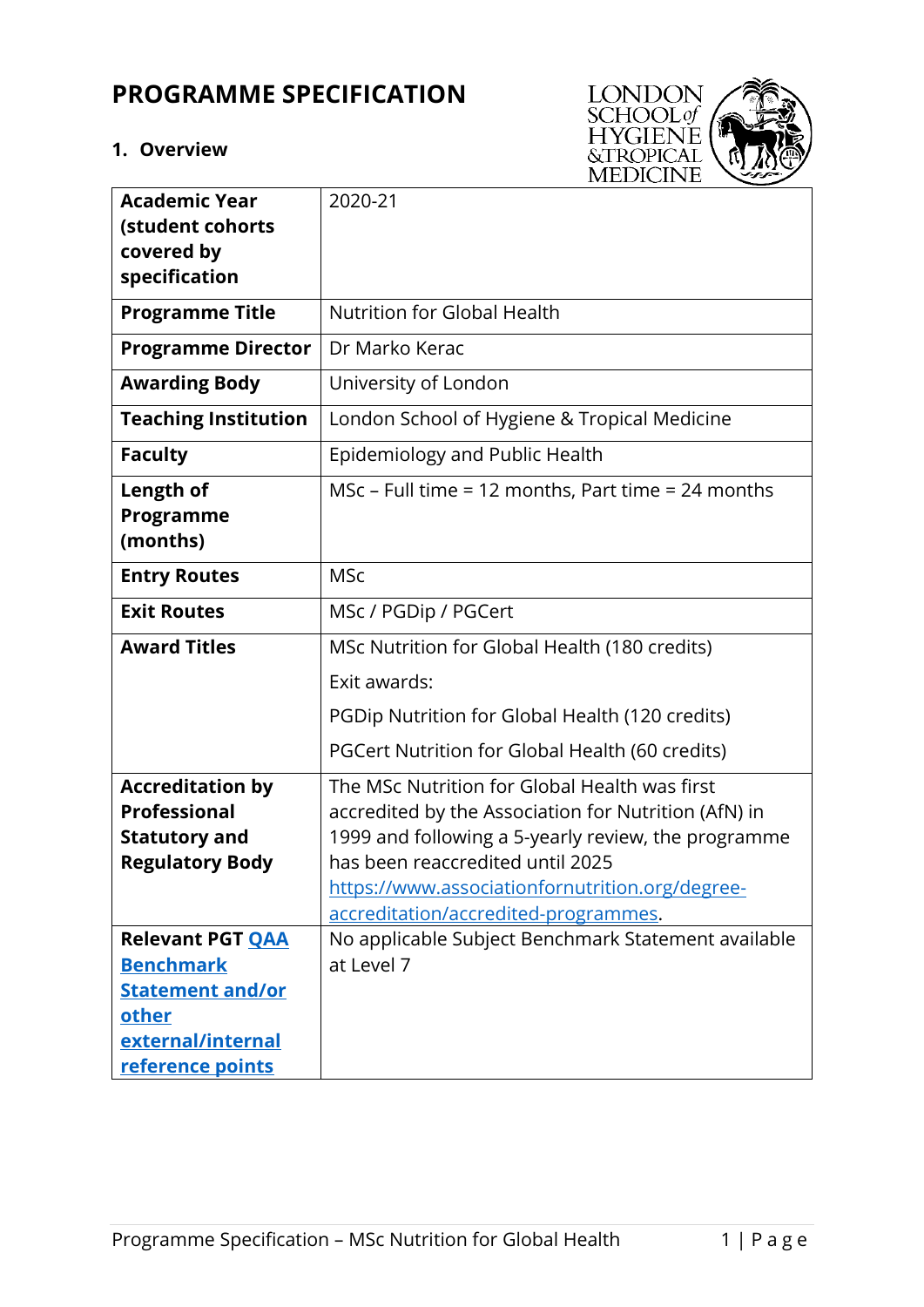| <b>Level of programme</b><br>within the<br><b>Framework for</b><br><b>Higher Education</b><br>Qualifications<br>(FHEQ) | Masters (MSc) Level 7                                                                                                                                                                                                                                                                                                                                                                                                                                                                                                                                                                                                                                                                                                                                                                                                            |     |                                                       |    |  |
|------------------------------------------------------------------------------------------------------------------------|----------------------------------------------------------------------------------------------------------------------------------------------------------------------------------------------------------------------------------------------------------------------------------------------------------------------------------------------------------------------------------------------------------------------------------------------------------------------------------------------------------------------------------------------------------------------------------------------------------------------------------------------------------------------------------------------------------------------------------------------------------------------------------------------------------------------------------|-----|-------------------------------------------------------|----|--|
| <b>Total Credits</b>                                                                                                   | <b>CATS:</b>                                                                                                                                                                                                                                                                                                                                                                                                                                                                                                                                                                                                                                                                                                                                                                                                                     | 180 | ECTS:                                                 | 90 |  |
| <b>HECoS</b>                                                                                                           | 100247; 100473; 100962                                                                                                                                                                                                                                                                                                                                                                                                                                                                                                                                                                                                                                                                                                                                                                                                           |     |                                                       |    |  |
| <b>Mode of Delivery</b>                                                                                                | Students may complete the whole 2020/21 MSc<br>programme online or may choose to come to London<br>in anticipation of some face-to-face teaching.<br>For Nutrition for Global Health:<br>Term 1 core module teaching will be delivered online<br>only, with a combination of synchronous (live and<br>interactive) and asynchronous (recordings,<br>independent study, individual exercises, etc) activities.<br>All terms 2 and 3 modules will be offered online.<br>Certain modules will also have some optional on-<br>campus components. The face to face components<br>may be limited to ensure that UK social distancing<br>rules are adhered to.<br>If at any point during the academic year the UK is<br>forced to go into another period of lockdown, this<br>programme will be delivered using online methods<br>only. |     |                                                       |    |  |
|                                                                                                                        | themed lecture series and discussion forums. These<br>will allow students to study the programme safely at a<br>distance but remain together as a community.                                                                                                                                                                                                                                                                                                                                                                                                                                                                                                                                                                                                                                                                     |     |                                                       |    |  |
| <b>Mode and Period of</b><br><b>Study</b>                                                                              | months)                                                                                                                                                                                                                                                                                                                                                                                                                                                                                                                                                                                                                                                                                                                                                                                                                          |     | Full time (12 months) or part time/split time (max 24 |    |  |
| <b>Cohort Entry Points</b>                                                                                             | Annually in September                                                                                                                                                                                                                                                                                                                                                                                                                                                                                                                                                                                                                                                                                                                                                                                                            |     |                                                       |    |  |
| <b>Language of Study</b>                                                                                               | English                                                                                                                                                                                                                                                                                                                                                                                                                                                                                                                                                                                                                                                                                                                                                                                                                          |     |                                                       |    |  |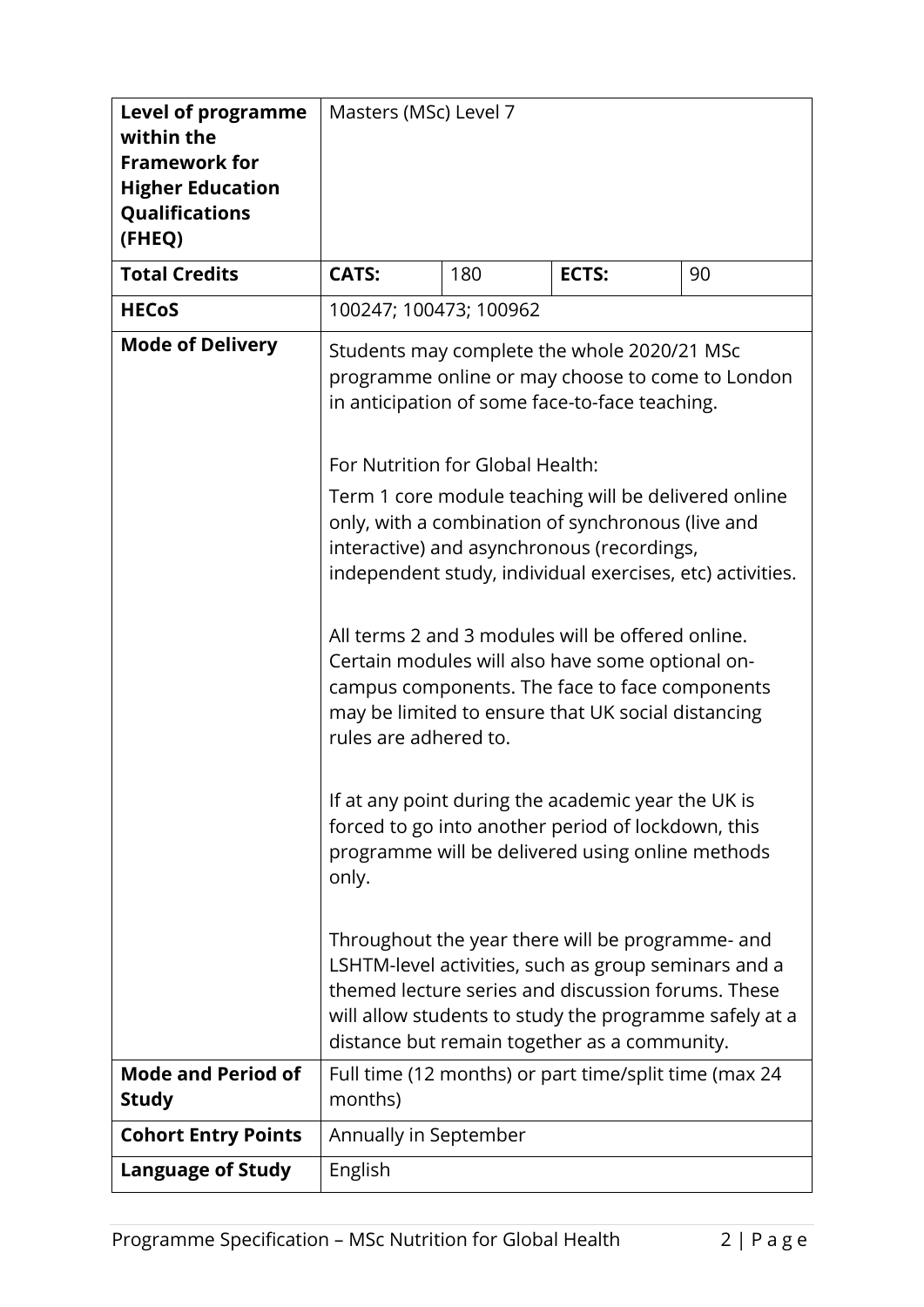| <b>Re-sit Policy</b>                                                                   | https://www.lshtm.ac.uk/sites/default/files/academic-                                                                                                                                                                                                                                                                                                                                                                                                                                                                                                                                                    |
|----------------------------------------------------------------------------------------|----------------------------------------------------------------------------------------------------------------------------------------------------------------------------------------------------------------------------------------------------------------------------------------------------------------------------------------------------------------------------------------------------------------------------------------------------------------------------------------------------------------------------------------------------------------------------------------------------------|
|                                                                                        | manual-chapter-08a.pdf                                                                                                                                                                                                                                                                                                                                                                                                                                                                                                                                                                                   |
| <b>Extenuating</b>                                                                     | https://www.lshtm.ac.uk/sites/default/files/academic-                                                                                                                                                                                                                                                                                                                                                                                                                                                                                                                                                    |
| <b>Circumstances</b>                                                                   | manual-chapter-07.pdf                                                                                                                                                                                                                                                                                                                                                                                                                                                                                                                                                                                    |
| <b>Policy</b>                                                                          |                                                                                                                                                                                                                                                                                                                                                                                                                                                                                                                                                                                                          |
| Programme<br><b>Description</b>                                                        | The programme provides training in public health<br>nutrition in a global setting. An integrated programme<br>covers epidemiological, dietary, public health, social<br>and biological aspects of nutritional science. Specialist<br>topics include: maternal and child nutrition; nutrition<br>in emergencies; nutrition programme planning,<br>evaluation and monitoring; nutrition-related chronic<br>disease. The main programme focus is on nutritional<br>problems in low and middle-income countries -<br>although skills and learning outcomes are widely<br>applicable to populations globally. |
| <b>Date of Introduction</b><br>of Programme<br>(month/year)                            | The Department of Human Nutrition at LSHTM was<br>founded in 1945 and postgraduate teaching initially<br>began as a Diploma in Human Nutrition. This<br>developed into a full MSc in the 1970s. Over time, the<br>MSc in "Human Nutrition" broadened and evolved into<br>an MSc in "Public Health Nutrition". Reflecting<br>increasing global focus, the MSc was renamed<br>"Nutrition for Global Health" in Sept 2012.                                                                                                                                                                                  |
| Date of production /<br>revision of this<br>programme<br>specification<br>(month/year) | Extraordinary revisions made in August 2020 in<br>response to Covid-19 mitigation planning                                                                                                                                                                                                                                                                                                                                                                                                                                                                                                               |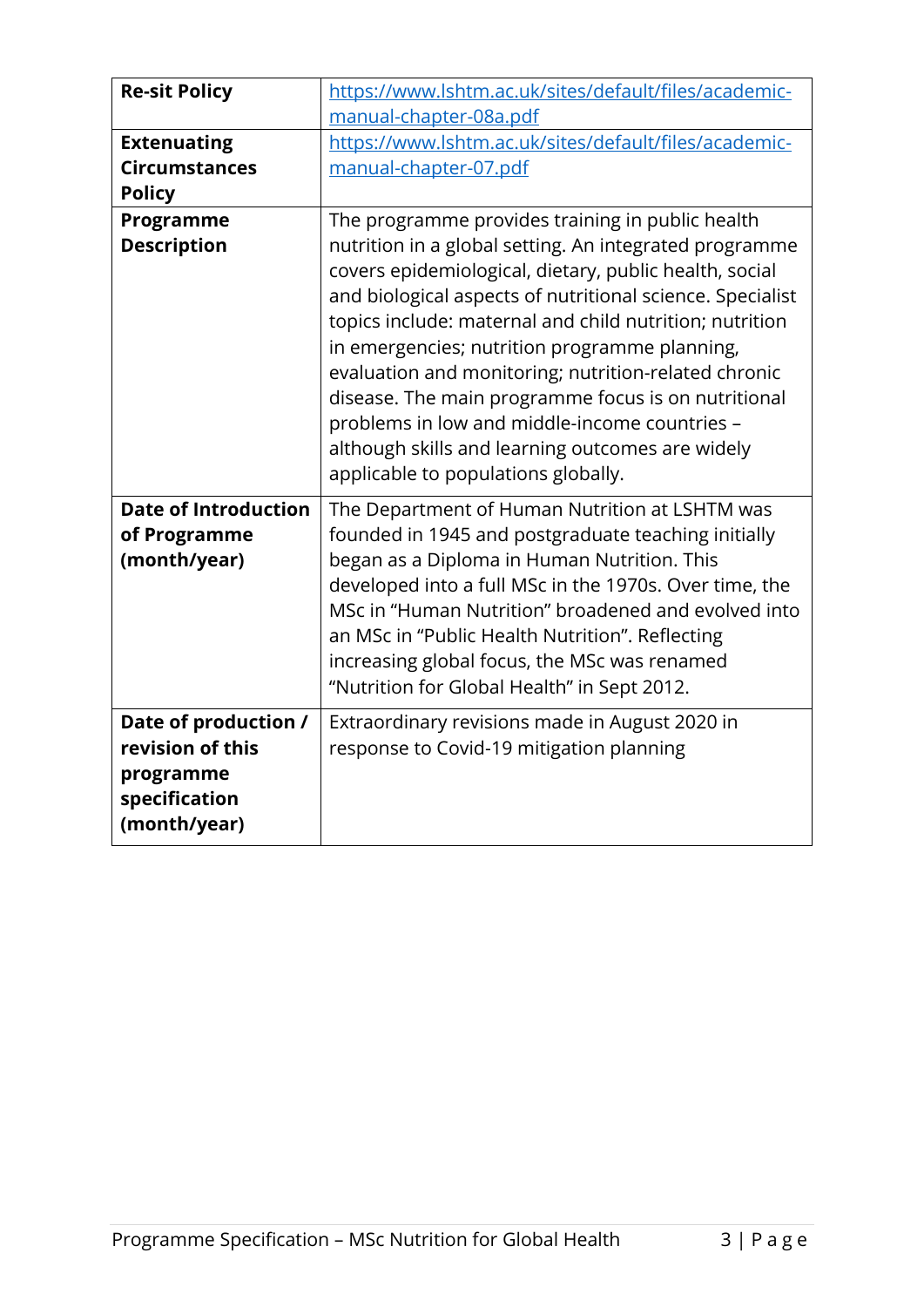#### **2. Programme Aims & Learning Outcomes**

#### **Educational aims of the programme**

The aim of the MSc – consistent with LSHTM's mission to improve health worldwide – is to provide comprehensive training in nutrition for global health.

Students can specialise in a number of topics and in a range of contexts. An integrated programme covers epidemiological, dietary, public health, social and biological aspects of nutritional science. Specialist topics include maternal and child nutrition, nutrition in emergencies, nutrition programme planning, evaluation and monitoring, nutrition-related chronic disease.

The main programme focus is on nutritional problems in low and middleincome countries (LMIC) although skills and learning outcomes are widely applicable to all populations globally.

**Programme Learning Outcomes**

By the end of the programme, students will be expected to achieve the following learning outcomes – drawing on material taught across different elements and assessed in a variety of ways.

- i) demonstrate an advanced knowledge of public health nutrition at biological, social & policy levels.
- ii) assess critically, select and apply a range of appropriate research skills and techniques, including: anthropometry, dietary analysis, statistics, epidemiology, qualitative methods, research, computing & information retrieval.
- iii) interpret and synthesise different types of data used to analyse and assess nutritional problems at population and population sub-group levels
- iv) evaluate critically the findings of scientific studies on public health nutrition.
- v) disseminate and present research findings in a range of formats and contexts
- vi) identify and formulate appropriate responses and intervention strategies to address nutritional issues, taking into account the public health and social policy contexts
- vii) apply knowledge of effective teamwork and communication skills to solve problems and achieve goals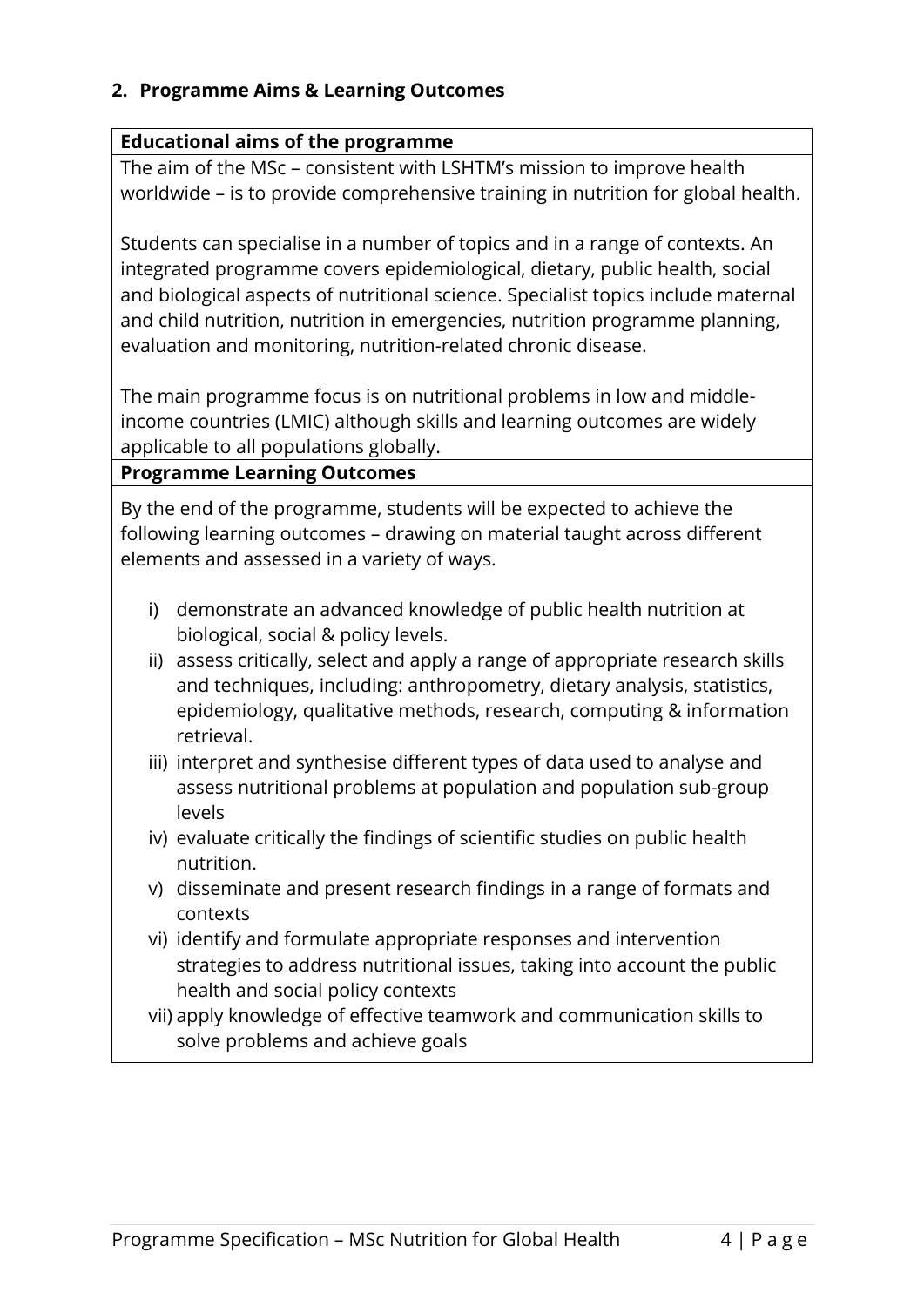## **Teaching and Learning Strategy**

The programme is taught, online or on-campus, using a variety of (e.g. live and interactive) and asynchronous (e.g. recorded or self-directed), teaching methods including: lectures, small group seminars, practical, and group-work with peers.

All elements of the programme have specific learning objectives, with content designed to help students achieve these outcomes. Students are expected to learn through both directed and self-directed study.

#### **Assessment Strategy**

The programme is assessed through individual module assessments (which may include essays, other written coursework, short written exams, practical exams, group-work, presentations or other methods), formal summer exams, and a project report. Such tasks are designed to assess, via the most appropriate method, whether learning objectives have been met. Students will not be required to attend on-campus where assessments can be taken online.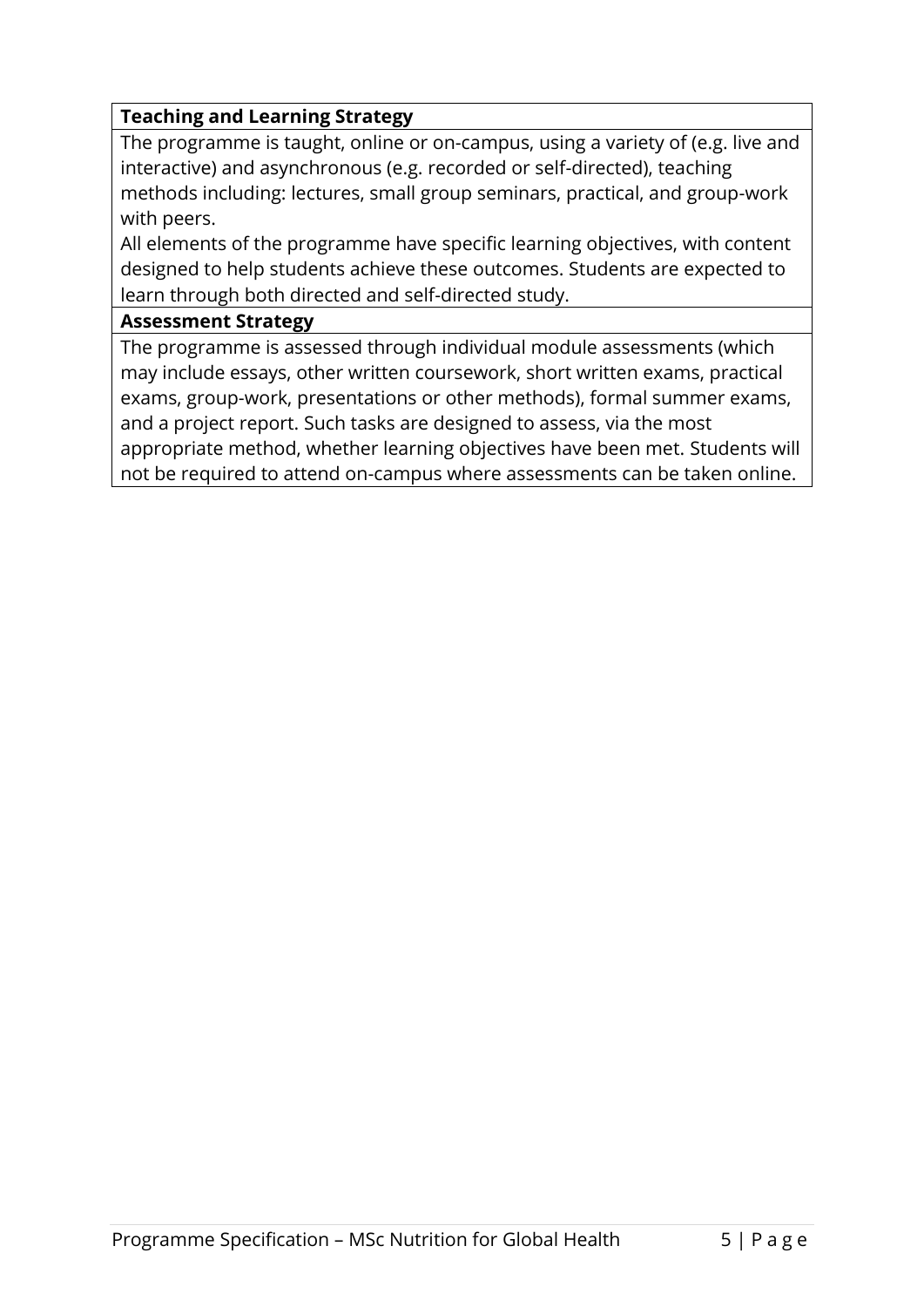## **3. Programme Structure and features, modules, credit assignment and award requirements:**

| <b>Full-time Masters</b>  | Term 1 |  | Term 2   Term 3   Total Credits |
|---------------------------|--------|--|---------------------------------|
| <b>Compulsory Modules</b> |        |  | 90                              |
| Recommended Modules       |        |  | 30                              |
| Projects                  |        |  | 45                              |

**\*Note:** additionally, one 15-credit module to be selected from peripheral options

Module information is correct at the time of publication, but minor amendments may be made subject to approval as detailed in [Chapter 3 of the LSHTM](https://www.lshtm.ac.uk/sites/default/files/academic-manual-chapter-03.pdf)  [Academic Manual.](https://www.lshtm.ac.uk/sites/default/files/academic-manual-chapter-03.pdf) Optional (i.e. recommended non-compulsory) modules listed are indicative and may change from year to year.

<https://www.lshtm.ac.uk/study/courses/changes-courses>

| <b>Term</b>    | <b>Slot</b>    | <b>Module</b><br>Code | <b>Module Title</b>                                    | <b>Module Type</b><br>(compulsory or<br>recommended) | <b>Credits</b><br>(CATS) | <b>Contact</b><br>hours** |
|----------------|----------------|-----------------------|--------------------------------------------------------|------------------------------------------------------|--------------------------|---------------------------|
| 1              | AB1            | 2055                  | <b>Fundamental Public</b><br><b>Health Nutrition</b>   | Compulsory                                           | 35                       | 87                        |
| 1              | AB1            | 2001                  | <b>Basic Epidemiology</b>                              | Compulsory                                           | 10                       | 30                        |
|                | AB1            | 2021                  | <b>Statistics for EPH</b>                              | Compulsory                                           | 15                       | 45                        |
| $\overline{2}$ | C <sub>1</sub> | 2440                  | Maternal & Child<br><b>Nutrition</b>                   | Compulsory                                           | 15                       | 56                        |
| $\mathcal{P}$  | C <sub>2</sub> | 2417                  | Design & Analysis of<br><b>Epidemiological Studies</b> | Recommended                                          | 15                       | 37                        |
| 2              | D <sub>2</sub> | 2442                  | <b>Nutrition Related Chronic</b><br><b>Diseases</b>    | Compulsory                                           | 15                       | 40                        |
| 2              | D <sub>1</sub> | 2451                  | Nutrition in Emergencies                               | Recommended                                          | 15                       | 60                        |

\*\* Student contact time refers to the tutor-mediated time allocated to teaching, provision of guidance and feedback to students. This time includes activities that take place in face-to-face contexts such as on-campus lectures, seminars, demonstrations, tutorials, supervised laboratory workshops, practical classes, project supervision and external fieldwork or visits, as well as where tutors are available for one-to-one discussions and interaction by email. Student contact time also includes tutor-mediated activities that take place in online environments, which may be synchronous (using real-time digital tools such as Zoom or Blackboard Collaborate Ultra) or asynchronous (using digital tools such as tutor-moderated discussion forums or blogs often delivered through the School's virtual learning environment, Moodle). These contact hours reflect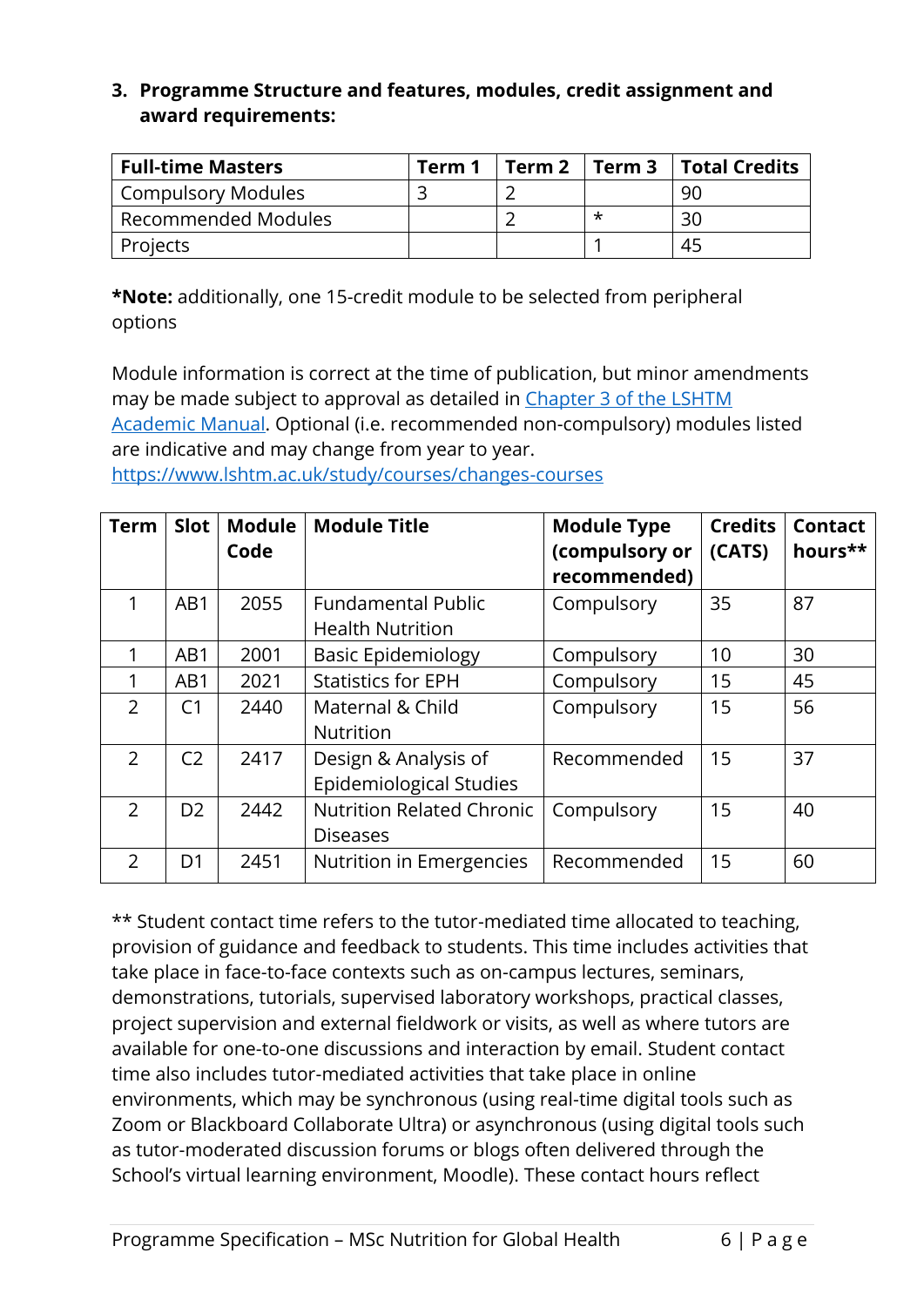provision during the 2019/2020 session. We anticipate that in 2020/2021 there will be fewer hours with tutor presence at specified times and a greater emphasis on directed study such as recorded lectures, recommended readings and guided exercises. Please refer to the individual 2020/2021 module specifications for more detail. This definition is based on the one provided by the [Quality Assurance Agency for Higher Education \(QAA\) Explaining contact](https://www.qaa.ac.uk/docs/qaa/quality-code/contact-hours-guidance.pdf)  [hours \(2011\) guidance document, page 4 available here.](https://www.qaa.ac.uk/docs/qaa/quality-code/contact-hours-guidance.pdf) Student contact time, together with time allocated for independent study and assessment, determines the total student study hours for a module or programme. Although there are separate hours allocated for each of these activities, they should always be clearly linked together to support effective learning.

The London School of Hygiene and Tropical Medicine (LSHTM) defines high quality contact time as structured, focused, purposeful and interactive.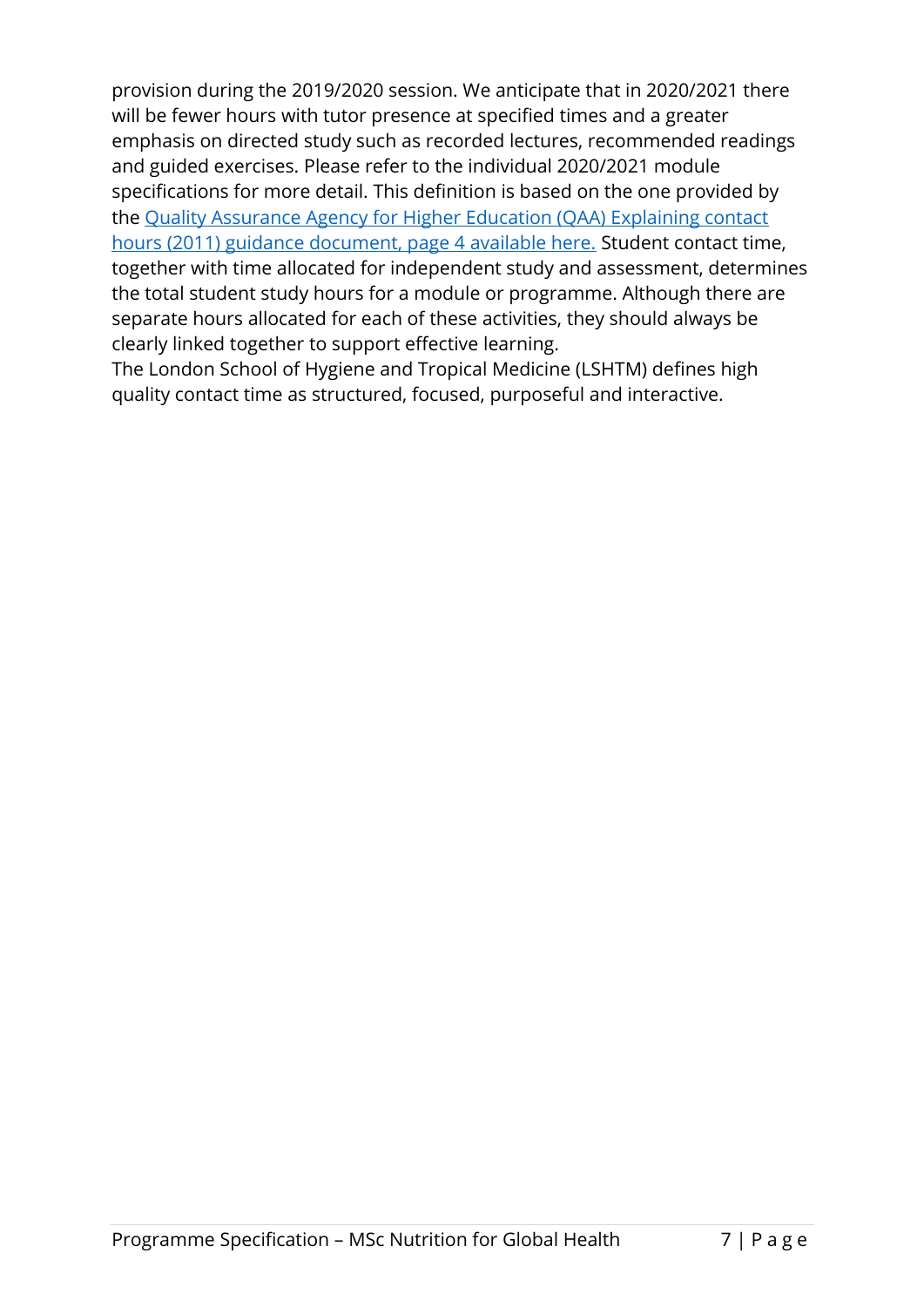#### **4. Entry Requirements**

#### **Criteria for admission**

General entrance requirements Applicants must normally satisfy LSHTM's general entrance requirements and additional programme specific entrance requirements to be considered for admission. Applications must be submitted in accordance with the procedures and deadlines given in the web-based or printed prospectus.

In order to be admitted to this postgraduate taught degree programme of the London School of Hygiene & Tropical Medicine, an applicant must hold at least an *upper second-class* Honours degree of a UK university, or an overseas qualification of an equivalent standard, or a registerable qualification in medicine, dentistry or veterinary studies appropriate to the programme.

Applications with an appropriate technical or other equivalent qualification and experience from overseas, are also welcomed.

Applicants who have worked in relevant nutrition, health or other globalnutrition related activities will be given preference.

We also welcome applicants from a variety of professional backgrounds, but for those with limited prior nutrition / science / health training, it is essential to have done appropriate pre-programme reading and preparation – please see the MSc reading list on: [https://www.lshtm.ac.uk/study/new-students/starting](https://www.lshtm.ac.uk/study/new-students/starting-your-course-london/nutrition-global-health)[your-course-london/nutrition-global-health](https://www.lshtm.ac.uk/study/new-students/starting-your-course-london/nutrition-global-health) 

For further information, please see

[https://www.lshtm.ac.uk/study/how-apply/applying-masters-degree](https://www.lshtm.ac.uk/study/how-apply/applying-masters-degree-london/you-apply-msc)[london/you-apply-msc](https://www.lshtm.ac.uk/study/how-apply/applying-masters-degree-london/you-apply-msc)